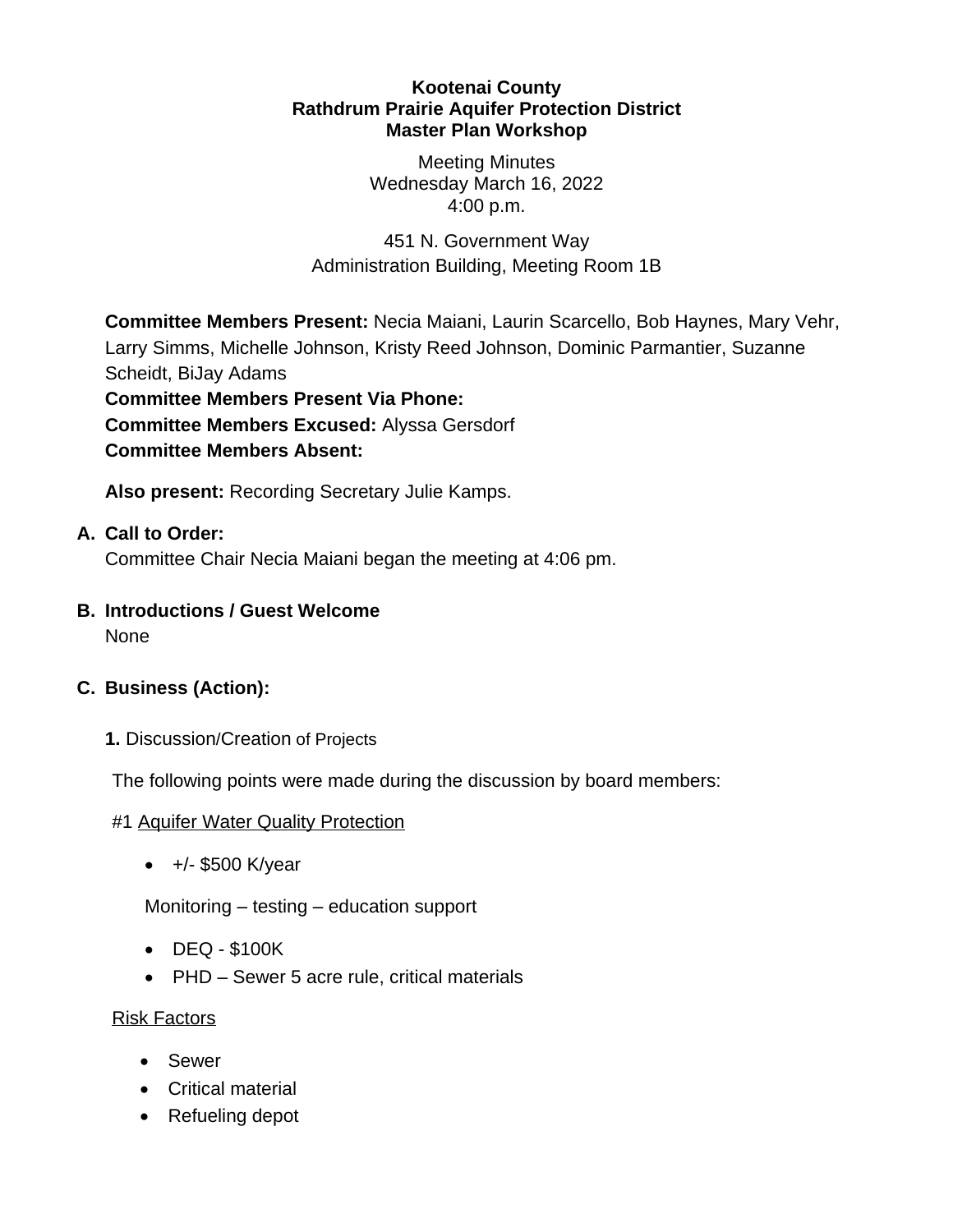Crude oil

**History** 

Vision/Mission

# Future

# **Budget**

- 800K reserve
- 500K annually

# **Project List:**

Measures for Specific Locations

- Hauser: monitoring wells, water quality
- Rathdrum: monitoring wells, water quality

# **Study Areas**

- Hydrogeologist (DEQ/PHD) -Ranking of critical materials
	- -Evaluation of critical areas
	- -Baselines non-degradation

# Education

- Webpage/database/GIS studies
- Surface water
- Signs/drywall markers

# **Priorities**

# DEQ/PHD

- What data do we have
- Wish list
- 3<sup>rd</sup> party contractors

# **Other**

- Promotion
- Targets/outreach/school education
- Open space
- Growth